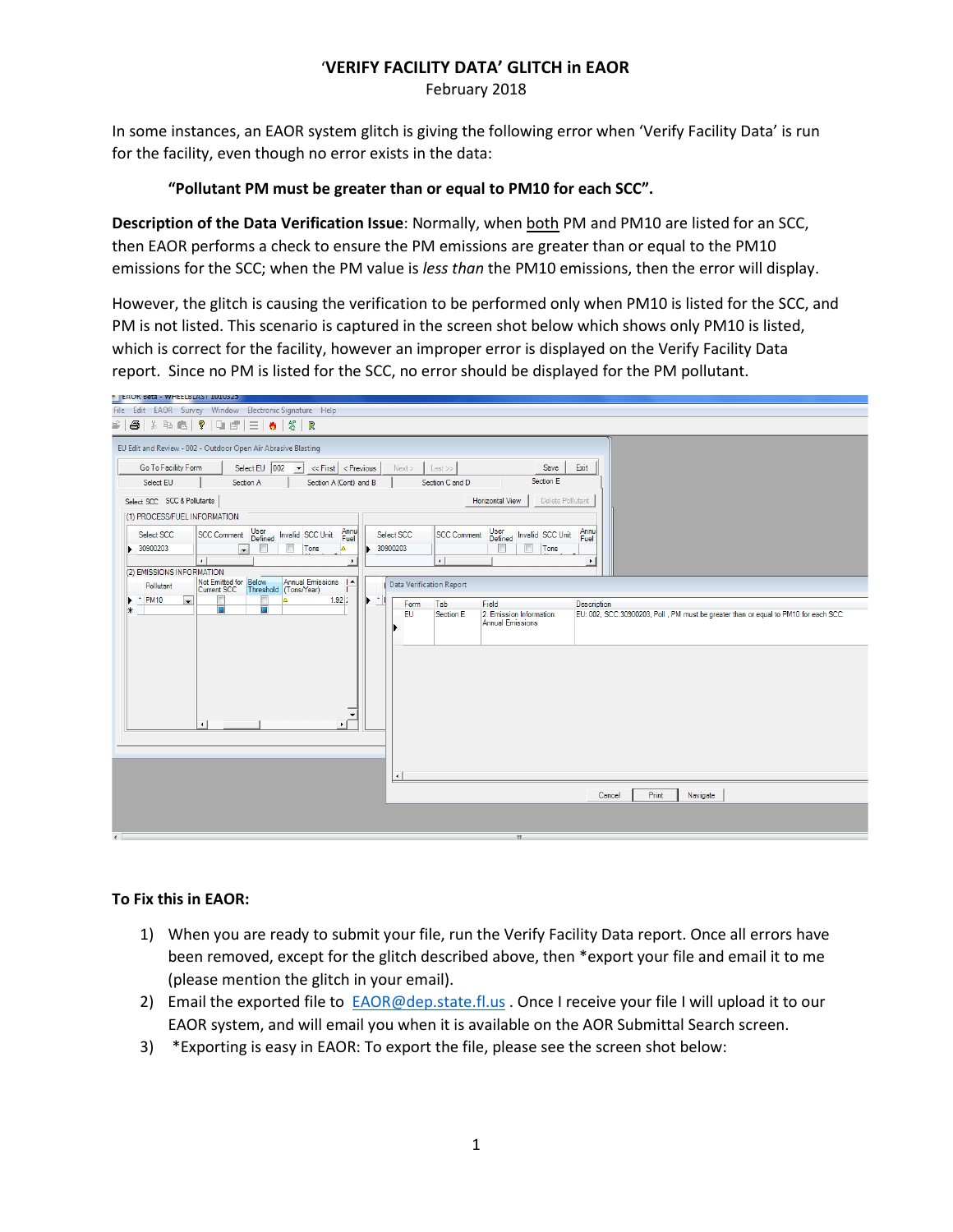## '**VERIFY FACILITY DATA' GLITCH in EAOR**

February 2018

## **To Export:**

Select the facility, then go to 'File' and click on 'Export' ('File' is circled below, and is located towards the top left hand side of the screen):



The file for the Facility and the Report Year which will be exported are shown below. Click OK:

|                |  |  | File Edit EAOR Survey Window Electronic Signature Help |         |                                                                     |                      |                           |                                          |                                                          |                           |                                                                       |                  |
|----------------|--|--|--------------------------------------------------------|---------|---------------------------------------------------------------------|----------------------|---------------------------|------------------------------------------|----------------------------------------------------------|---------------------------|-----------------------------------------------------------------------|------------------|
| $\mathbb{R}^2$ |  |  |                                                        |         |                                                                     |                      |                           |                                          |                                                          |                           |                                                                       |                  |
|                |  |  |                                                        |         |                                                                     |                      |                           |                                          |                                                          |                           |                                                                       |                  |
|                |  |  |                                                        |         |                                                                     |                      |                           |                                          |                                                          |                           |                                                                       |                  |
|                |  |  |                                                        |         |                                                                     |                      |                           |                                          |                                                          |                           |                                                                       |                  |
|                |  |  |                                                        |         |                                                                     |                      |                           |                                          |                                                          |                           |                                                                       |                  |
|                |  |  |                                                        |         |                                                                     |                      |                           |                                          |                                                          |                           |                                                                       |                  |
|                |  |  |                                                        |         |                                                                     |                      |                           |                                          |                                                          |                           |                                                                       |                  |
|                |  |  |                                                        |         |                                                                     |                      |                           |                                          | <b>EAOR Easy Start Menu</b>                              |                           |                                                                       |                  |
|                |  |  |                                                        |         |                                                                     |                      | Export Facility           |                                          |                                                          | g.<br>$\Sigma$            |                                                                       |                  |
|                |  |  |                                                        |         |                                                                     |                      |                           |                                          | a constitution and all contracts                         |                           |                                                                       |                  |
|                |  |  |                                                        |         |                                                                     |                      | <b>Facility ID</b>        | Report Year Name                         |                                                          | Owner                     |                                                                       | $\blacktriangle$ |
|                |  |  |                                                        |         |                                                                     |                      |                           |                                          |                                                          |                           |                                                                       |                  |
|                |  |  |                                                        |         |                                                                     | 1010325<br>1030011   | 2017<br>2017              | <b>WHEELBLAST</b><br><b>BARTOW PLANT</b> | WHEELBLAST, INC.<br>DUKE ENERGY FLORIDA, LLC             |                           |                                                                       |                  |
|                |  |  |                                                        | 1030012 | 2016                                                                | <b>HIGGINS PLANT</b> | DUKE ENERGY FLORIDA, INC. |                                          |                                                          |                           |                                                                       |                  |
|                |  |  |                                                        |         | 1030012<br>2017<br><b>HIGGINS PLANT</b><br>DUKE ENERGY FLORIDA, LLC |                      |                           |                                          |                                                          |                           |                                                                       |                  |
|                |  |  |                                                        |         |                                                                     |                      | 1030013                   | 2016                                     | BAYBORO POWER PLANT                                      | DUKE ENERGY FLORIDA. INC. |                                                                       |                  |
|                |  |  |                                                        |         |                                                                     |                      | 1030114                   | 2016                                     | MI METALS - OLDSMAR                                      | MI METALS, INC.           |                                                                       |                  |
|                |  |  |                                                        |         |                                                                     |                      | 1030117<br>1030117        | 2016<br>2017                             | PINELLAS CO. RESOURCE RECO<br>PINELLAS CO. RESOURCE RECO |                           | PINELLAS COUNTY UTILITITES ADMIN.<br>PINELLAS CO. BOARD OF CO. COMMIS |                  |
|                |  |  |                                                        |         |                                                                     |                      | 1030156                   | 2017                                     | UNITED STEEL WORKS, INC.                                 | UNITED STEEL WORKS. INC.  |                                                                       |                  |
|                |  |  |                                                        |         |                                                                     |                      | 1030480                   | 2017                                     | DUCKWORTH STEEL BOAT WORK DUCKWORTH STEEL BOATS, INC.    |                           |                                                                       |                  |
|                |  |  |                                                        |         |                                                                     |                      | 1030500                   | 2017                                     | PRECISION LITHO SERVICE, INC.                            |                           | PRECISION LITHO SERVICE. INC.                                         |                  |
|                |  |  |                                                        |         |                                                                     |                      | <b>TCANCEE</b>            | 2017                                     | CANITA DOCA COMPRESSOR STA                               |                           | ELODIDA CAS TRANSMISSION COMPAN                                       |                  |
|                |  |  |                                                        |         |                                                                     |                      | <b>EU Options</b>         |                                          |                                                          |                           | OK                                                                    | Cancel           |
|                |  |  |                                                        |         |                                                                     |                      | $\Box$ Select EU          |                                          |                                                          |                           |                                                                       |                  |
|                |  |  |                                                        |         |                                                                     |                      |                           |                                          |                                                          |                           |                                                                       |                  |
|                |  |  |                                                        |         |                                                                     |                      |                           |                                          | <b>Exit EAOR</b>                                         |                           |                                                                       |                  |
|                |  |  |                                                        |         |                                                                     |                      |                           |                                          | More menus are available on the menu bar.                |                           |                                                                       |                  |
|                |  |  |                                                        |         |                                                                     |                      |                           |                                          |                                                          |                           |                                                                       |                  |
|                |  |  |                                                        |         |                                                                     |                      |                           |                                          |                                                          |                           |                                                                       |                  |
|                |  |  |                                                        |         |                                                                     |                      |                           |                                          |                                                          |                           |                                                                       |                  |
|                |  |  |                                                        |         |                                                                     |                      |                           |                                          |                                                          |                           |                                                                       |                  |
|                |  |  |                                                        |         |                                                                     |                      |                           |                                          |                                                          |                           |                                                                       |                  |
|                |  |  |                                                        |         |                                                                     |                      |                           |                                          |                                                          |                           |                                                                       |                  |
|                |  |  |                                                        |         |                                                                     |                      |                           |                                          |                                                          |                           |                                                                       |                  |
|                |  |  |                                                        |         |                                                                     |                      |                           |                                          |                                                          |                           |                                                                       |                  |